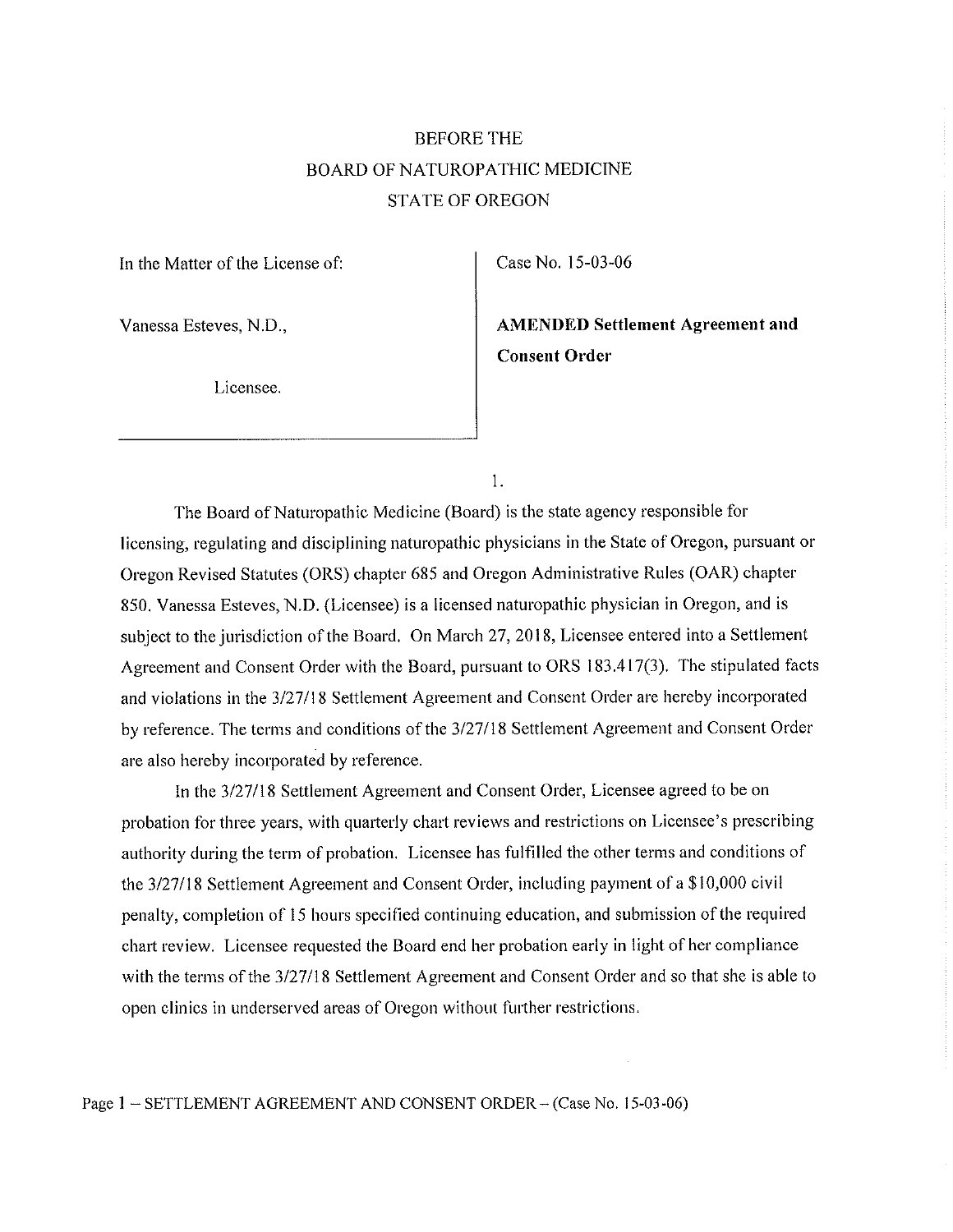The Board hereby agrees to terminate her probation with the issuance of this Amended Settlement Agreement and Consent Order, which is earlier than the term specified in the 3/27/18 Settlement Agreement and Consent Order.

Licensee acknowledges that she had the opportunity to seek the advice of legal counsel. Licensee further acknowledges that she understands and agrees to the terms of this Order. The parties acknowledge that this Amended Settlement Agreement and Consent Order is a public document.

This Amended Settlement Agreement and Consent Order shall take effect on the date it is signed by the Board.

IT IS SO STIPULATED.

Signature on File

Vanessa Esteves, ND Date

ī

10/27/2020

Mary-Beth Baptista, Executive Director **Example 20** Date Signature on File

10/21/2020

## **CONSENT ORDER**

The Board issues the following AMENDED final order:

Licensee's probation is terminated.

2020 DATED this  $\frac{2}{\sqrt{1-\frac{1}{2}}}\$ 

Page 2 - SETTLEMENT AGREEMENT AND CONSENT ORDER - (Case No. 15-03-06)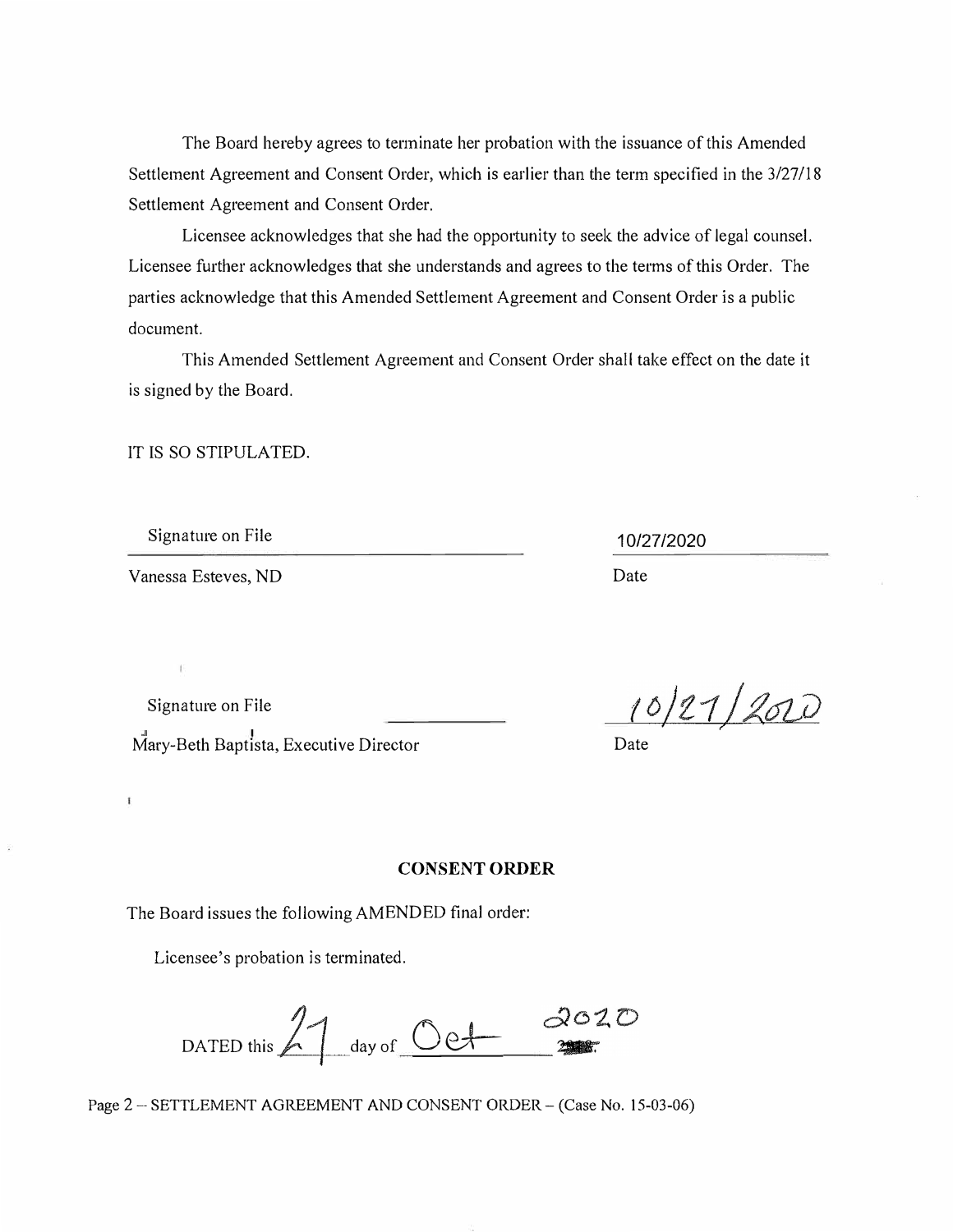## BOARD OF NATUROPATHIC MEDICINE

State of Oregon

Mary-Beth Baptista, Executive Director

Page 3 - SETTLEMENT AGREEMENT AND CONSENT ORDER - (Case No. 15-03-06)